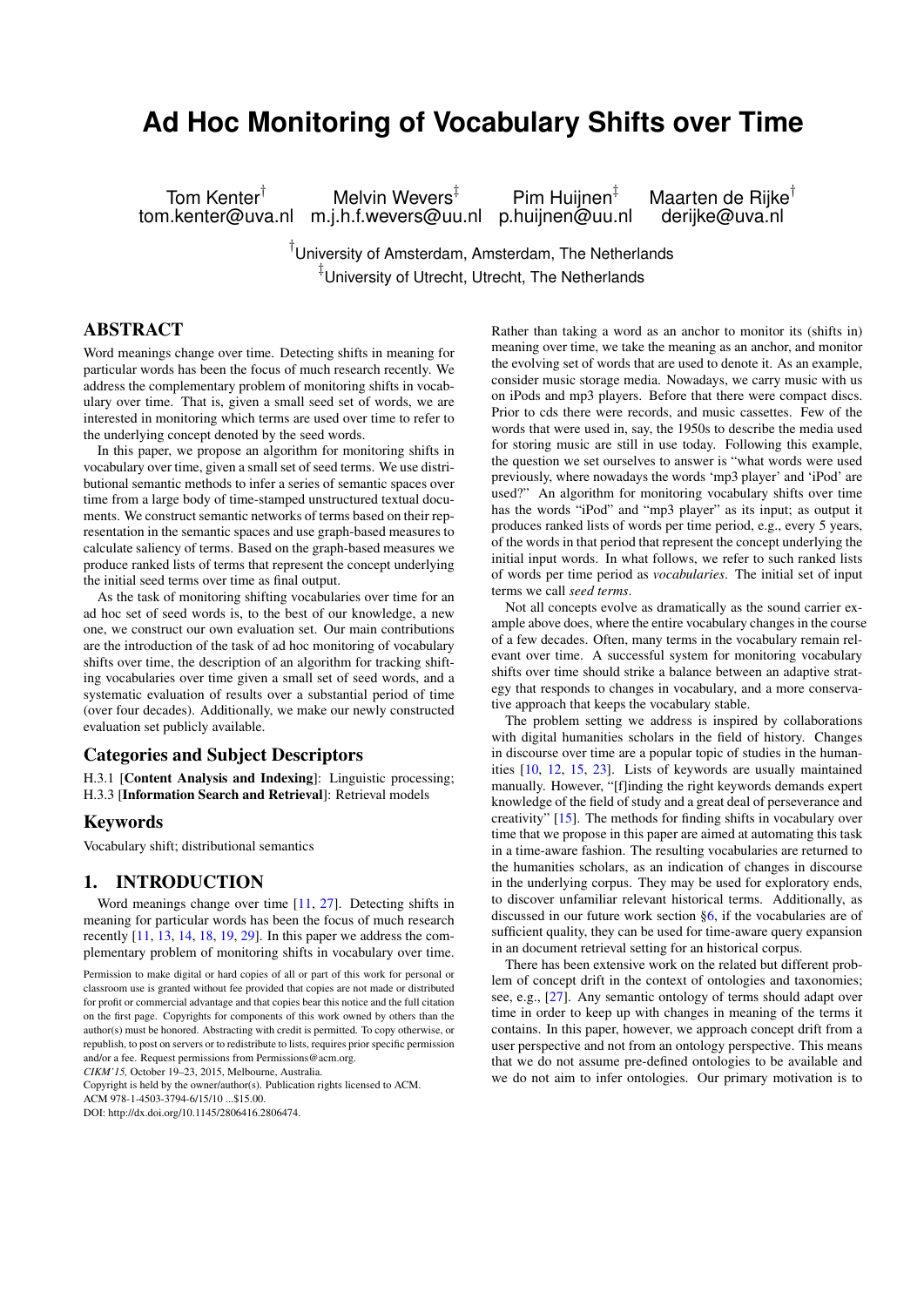track evolving vocabularies over time for a user-provided topic of interest. This motivation leads to the following set of requirements:

- 1. Words as retrieval unit Rather than outputting documents, as in a classic information retrieval scenario, an algorithm for monitoring shifts in vocabulary over time should, given a set of seed terms and a corpus, outputs words for a sequence of periods in time.
- <span id="page-1-0"></span>2. Ad hoc – An algorithm for monitoring shifts in vocabulary over time should work ad hoc. I.e., it should not be dependent on a predefined ontology or a fixed set of topics. The user should be able to provide ad hoc input at runtime. This requirement entails that very limited input of the user should be enough. Typically, one or two initial terms should suffice as an initial seed set.
- 3. Broad time coverage An algorithm for monitoring shifts in vocabulary over time should be able to cover a substantial amount of time, at least multiple decades, long enough for interesting changes in discourse to occur.
- <span id="page-1-1"></span>4. Comprehensible outcome – The output produced by an algorithm for monitoring shifts in vocabulary over time should be easy to consume by humans. This means that the vocabularies that an algorithm yields should be limited in size, typically consisting of only a few words.

We note that an additional implication of the ad hoc requirement (requirement [2](#page-1-0) in the list) is that no in-depth historical or domain knowledge of a user should be necessary. I.e., a user should not be required to have extensive knowledge of the concepts the input words are about nor of the underlying corpus. Rather, an effective method for monitoring shifts in vocabulary over time should provide new insights about the concepts and the corpus.

The comprehensible outcome requirement (requirement [4\)](#page-1-1) entails that an optimal rate should be found for emitting vocabularies, regardless of a method's internals. If the rate is too low, too many vocabularies are produced, which leads to too much repetition. A rate that is too high would cause interesting shifts to go unnoticed. Precursory discussions with domain experts in the area of the his-tory of ideas revealed that five years periods were deemed optimal.<sup>[1](#page-1-2)</sup>

We propose an algorithm for monitoring shifts in vocabularies over time given a small user-provided set of seed terms and a period of reference. We note that this task is related to, but different from, tracking topics over time [\[9,](#page-9-12) [28\]](#page-9-13), where topic models such as LDA and PLSA are used to monitor changes in a predefined number of topics. A crucial difference between topic modelling approaches and the method we propose is that, rather than relying on a predefined number of fixed topics, we allow for ad hoc queries.

Briefly, our proposed algorithm proceeds as follows. We first use distributional semantic models to infer a series of semantic spaces over time from a large body of time-stamped textual documents. We then construct semantic networks of terms based on their representation in the semantic spaces and use graph-based measures to calculate saliency of terms. Finally, we output shifting vocabularies over time—i.e., for a small set of seed words we output ranked lists of terms for a consecutive series of periods in time. The words in the vocabularies are meant to denote the same concept as the seed words do. As there is, to the best of our knowledge, no evaluation

set available that allows for the intrinsic evaluation of monitoring shifts in vocabularies over time, we construct our own.

Our main contributions are:

- We introduce of the task of ad hoc monitoring of vocabulary shifts over time;
- We describe an algorithm for monitoring shifts in vocabularies over time, given a small, ad hoc set of seed words;
- We perform a systematic intrinsic evaluation of results of our proposed algorithm over a substantial time period (over four decades);
- We share our evaluation data, which can be downloaded from <http://ilps.science.uva.nl/resources/shifts>.

In the next section,  $\S2$ , we discuss related work. In  $\S3$  we describe our method of tracking vocabularies over time. Our experimental setup is detailed in [§4](#page-5-0) while the results of the experiments are presented and analysed in [§5.](#page-6-0) In [§6](#page-9-11) we conclude.

# <span id="page-1-3"></span>2. RELATED WORK

In this section we describe previous research related to the various aspects of our method of monitoring shifts in vocabularies over time.

## 2.1 Change in vocabulary over time with topic models

Topic models, like LDA and PLSA have been used extensively to monitor topics over time, starting with seminal work in [\[6,](#page-9-14) [28\]](#page-9-13). In [\[12\]](#page-9-8) topic models are used to model the history of scientific ideas through time. The setting is similar, but different to the one addressed here, as word distributions of topics are inferred from the entire dataset and vocabulary shift is not modelled directly. Rather, the changes over time are modelled as shifts in the probability distribution of topics over the years. A related setting is addressed in [\[9\]](#page-9-12) where topics and vocabulary are monitored over time.

The most important difference between topic model-based approaches, such as the ones discussed above, and the method we present in this paper is that our approach allows for an ad hoc setting. Topic models aim to infer a fixed set of latent topics from a corpus. This is the case even when non-parametric methods are employed [\[7\]](#page-9-15), for which the number of topics is not fixed but inferred from the data. The non-parametric models allow for more flexibility, but once the algorithm has ran, there is a fixed set of topics it inferred. The inferred topics can be investigated to see interesting patterns over time, but if the topic of interest to the user is not in the inferred set of topics, there is no way around this.

Evaluation, from the perspective of the topics, is typically extrinsic, rather than intrinsic. The top-10 words for a selection of topics is shown in [\[12\]](#page-9-8) but not evaluated. In [\[9\]](#page-9-12) perplexity of the inferred topics is used as evaluation metric.

## <span id="page-1-4"></span>2.2 History of ideas

In the humanities, changing vocabularies are researched as well, in the field of intellectual history or the "history of ideas". In the context of the history of ideas, a distinction is made between the *intension* of an idea and its *extension* in [\[4\]](#page-9-16). The intension is the meaning of a concept, the extension comprises its mentions: "The extension of [a] concept differs through time. When confronted with certain changes in extension in the data, one likely conjecture is that the meaning of the concept [. . . ] has changed" [\[4\]](#page-9-16). In this paper we regard the words used to denote this meaning as its extension, rather than sentences or entire articles as in, e.g., [\[27\]](#page-9-1). Although the intension of a concept changes as its extension changes,

<span id="page-1-2"></span><sup>&</sup>lt;sup>1</sup>We note that alternatively, the optimal rate of emitting vocabularies could be determined programmatically. In theory, it could even differ between sets of seed words. The evaluation of such an approach would require extra, non-trivial annotator effort and we consider it outside the scope of the present paper.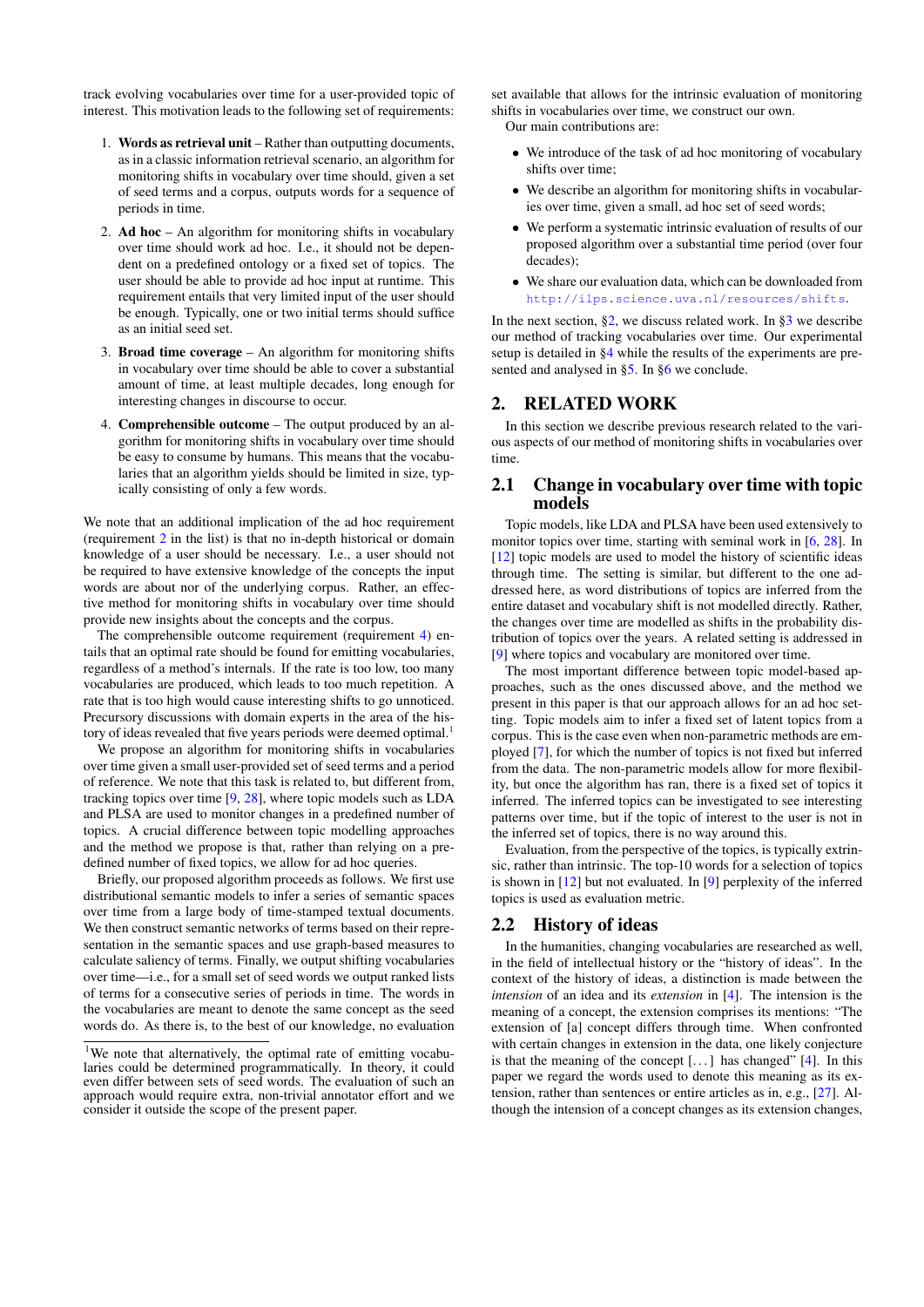we assume that the intension changes gradually over time (e.g., the intension of the concept of nuclear weapons is relatively stable over time, while the names of particular instances, and the words used to refer to nuclear weapons might change over time as the techniques involved evolve). By monitoring shifts in vocabularies over time, we aim to monitor shifts in the extension of a concept. We assume that the intension of a concept is continuous enough over time to allow for such monitoring. By adhering to this assumption we follow e.g. Kuukkanen who introduces a distinction between the core of a concept and its margins when discussing conceptual change: "the main idea is that conceptual continuity requires the stability of the core of the concept, but not necessarily that of the margin, which is something that enables a description of context-specific features" [\[20\]](#page-9-17). While we do not explicitly model the core or margin of concepts, we do assume conceptual continuity.

# 2.3 Topic detection and tracking

The goal of topic tracking systems, given a stream of documents, is to extract documents from the stream which are relevant to a set of topics of interest. Topics, in this setting, are typically events [\[1\]](#page-9-18) or entities [\[8\]](#page-9-19). As events and entities may evolve over time, many adaptive document filtering algorithms have been proposed [\[3,](#page-9-20) [16,](#page-9-21) [25\]](#page-9-22). A sliding window approach is used on a stream of documents in [\[25\]](#page-9-22), a component we also use in our method of monitoring shifting vocabularies over time in [§3.](#page-2-0)

Document filtering algorithms typically contain a profile of the events or entities they monitor in the form of a (weighted) list of words which can adapt over time. Maintaining such a profile is clearly analogous to the task addressed in this paper, although we aim to track the words that are used to describe the meaning of a concept, rather than events or entities. Furthermore, it is important to note that in our present setting of vocabulary tracking the aim is to list terms that are semantically very similar to one another, while in the document filtering case it is beneficial for a filtering profile to cover a range of aspects as diverse as possible concerning the event or entity in question.

## 2.4 Change of word semantics over time

Research on detecting semantic shifts for words has seen a surge of interest recently. In [\[18\]](#page-9-4) word vectors are trained on a corpus spanning over more than a century, with word2vec [\[21\]](#page-9-23). The vectors are trained on an incrementally growing time window, rather than a sliding window as we propose to do here. Several examples are shown to illustrate that dramatic semantic changes over time can be detected by monitoring the distance between the word vector of word in the initial model, that contains the least recent documents, and the vector from models trained on the windows including more recent material. Similarly, in [\[29\]](#page-9-6) words are monitored over centuries. A number of examples is presented that show that changes in meaning as well as additional meanings of words can be detected. In [\[11\]](#page-9-0) semantic change between words is measured with a distributional semantics method. The Google Books Ngram corpus is used to construct co-occurrence vectors of words in two decades (the 1960s and the 1990s, which is roughly the same time frame we use in our experiments). The task is to detect whether or not words have undergone a drastic semantic change, and human annotators were asked to annotate for a hundred words whether or not their meaning changed over the decades. In [\[13,](#page-9-2) [14\]](#page-9-3) co-occurrence statistics are used to find related words to a specific term, which are monitored to find the sudden shifts in meaning.

We should note that, though monitoring the shifts in meanings of words over time is very related to the setting in these papers, there is a key difference in what we are trying to achieve. To illustrate, consider the main example used in [\[18\]](#page-9-4): the word "gay". The meaning of this word shifted considerably over the last century. Rather than focussing on the word "gay" itself to monitor its shift in meaning, the question we ask is: what words came in its place? Apparently, the meaning of the word "gay" evolved, and it now (largely) means something else from what it used to mean. So, which terms took its place? Which terms were used in a later time frame, to denote the meaning that was previously referred to by "gay?" Our aim is to track the *concept underlying a particular set of seed words* (of which there can be more than one). Crucially, in our adapative approach for monitoring vocabulary shifts over time, we allow the original seed words to disappear completely. However, as the task in this work is related to the one addressed in, e.g. [\[13,](#page-9-2) [14\]](#page-9-3), we construct our baseline accordingly.

## <span id="page-2-1"></span>2.5 Distributional semantics

Distributional semantic approaches are based on the intuition that words appearing in similar contexts tend to have similar meanings. Words are typically represented as vectors where the vectors incorporate information about the context. Recent advances in neural network language models have led to new ways of computing word vectors, where more training material can be leveraged than was previously feasible. In our experiments in [§4](#page-5-0) we use word2vec [\[21\]](#page-9-23) to infer word vectors. Word vectors, also referred to as word embeddings, embed words in a semantic space. This means that the word vectors for words with a similar meaning are close in the semantic space they are embedded in.

We note that using word2vec is not the only way to get distributional semantic word representations. Methods based on cooccurrence have been used for tasks similar to ours as described above. An alternative more similar to word2vec is the GloVe algorithm [\[24\]](#page-9-24). We use word2vec in our experiments as it has proven to yield high-quality word embeddings [\[2,](#page-9-25) [22\]](#page-9-26). The same goes for the GloVe algorithm but it needs considerably more resources in terms of training time and memory consumption, which is a drawback given the large size of our corpus. There is no theoretical restriction, however, on the choice of distributional semantic model in the algorithms we propose in [§3.](#page-2-0)

## 2.6 Methods of evaluation

The evaluation used to assess the quality of the approaches discussed above is frequently based on small number of positive examples  $[12-14, 18, 19, 29]$  $[12-14, 18, 19, 29]$  $[12-14, 18, 19, 29]$  $[12-14, 18, 19, 29]$  $[12-14, 18, 19, 29]$  $[12-14, 18, 19, 29]$  $[12-14, 18, 19, 29]$ . Following  $[11]$  we perform explicit intrinsic evaluation, where we ask human annotators to judge the quality of the output of our algorithms directly.

The research presented in this paper extends previous work in a number of ways. Firstly, rather than focussing on monitoring the change in meaning of particular words over time, as in e.g. [\[11,](#page-9-0) [13,](#page-9-2) [14\]](#page-9-3), we monitor the underlying concept, by monitoring the set of words that is used to denote it over time. We describe an algorithm for constructing a semantic network of related terms and for maintaining this network over time. Secondly, we do not rely on a fixed set of topics or pre-defined ontologies, but allow for ad hoc input: a small set of input words, specified by the user. Thirdly, we perform systematic intrinsic evaluation of our methods for generating shifting vocabularies over time.

# <span id="page-2-0"></span>3. MONITORING SHIFTING VOCABULAR-IES THROUGH TIME

In this section we describe our algorithm for monitoring shifts in vocabulary over time. By *vocabulary* we mean a ranked list of unique terms.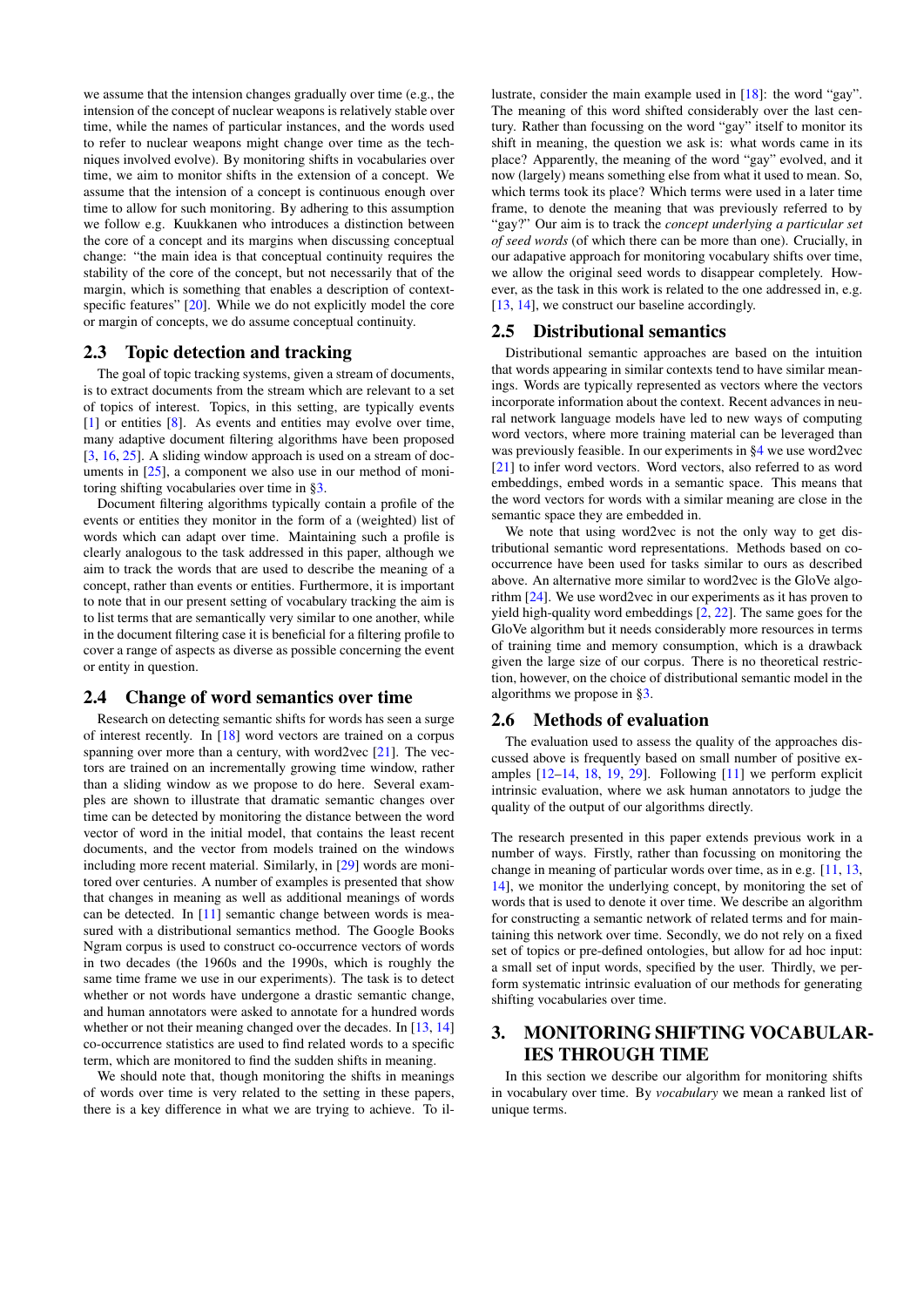# 3.1 Overview

Our algorithms for monitoring shifts in vocabulary over time use three components: *sliding time windows*, *generation algorithm* and *aggregation algorithm*.

We use time windows of multiple years in length (we experiment with 5 and 10 year time windows in our experiments in  $\S$ 5) and extract documents out of our corpus that were published within the time window. The window length is in years and every next window starts one year later than the previous window. If we use, e.g., ten-year windows, and the overall time period starts in 1950, we have a 1950–1959 window, a 1951–1960 window, etc. From the documents published within a time window we compute a semantic model (see  $\S2.5$ ). So we have one semantic model for each sliding window in time. The computation of the semantic models is a pre-processing step. It is done only once for a given corpus.

As mentioned in [§1](#page-0-0) when discussing requirement [4,](#page-1-1) the optimal period for outputting vocabularies is five years. However, the sliding windows are one year apart. Because of this, our method for constructing vocabularies over time comprises two algorithms. The first algorithm, which we refer to as the *generation algorithm*, outputs a series of vocabularies, one for each sliding time window, using a semantic network from the semantic model constructed from the documents in the time window. The second algorithm, which we refer to as the *aggregation algorithm*, aggregates over the vocabularies generated by the generation algorithm to produce the final vocabularies for the desired time period.

The generation algorithm uses graph-based measures to extract the most salient words from a semantic network for a given time window. The salient words are used as input to the next iteration of the algorithm. In short, the generation algorithm takes the original user-provided words as its input and *adaptively* updates this seed set by iterating over the sliding time windows.

Our algorithms for generating shifting vocabularies over time are completely unsupervised. No labelled training data is needed. Furthermore, no pre-defined ontologies are necessary. Only a large amount of unlabelled data is needed to derive word vectors from.

In what follows we describe three methods of generating shifting vocabularies over time. The *adaptive* method uses both the generation algorithm and the aggregation algorithm. The *non-adaptive* only uses the aggregation algorithm to aggregate over vocabularies generated from the sliding time windows. The *hybrid* method combines the vocabularies produced by the adaptive and non-adaptive methods. As the sliding time windows are used by all three methods, we first turn to discussing these.

#### *3.1.1 Sliding time windows*

As detailed in [§2.2](#page-1-4) the intuition underlying our model for monitoring shifts in vocabulary over time is that word meanings, and the semantic relations between words, shift gradually and continuously over time [\[4,](#page-9-16) [20,](#page-9-17) [27\]](#page-9-1). To make use of this continuum when constructing semantic models, we split the time period we are monitoring in multiple time windows, and calculate a semantic model from each of these windows. I.e., we extract all documents from the corpus that were published in the desired time window and train a word2vec model on their text contents.

To be sensitive to rapid changes, it would be beneficial to have short time windows. However, previous research has proven that the quality of the semantic models inferred by word2vec is higher when more training data is used  $[21]$ . We solve this conflict in requirements on the size of the training data for the semantic models by using *overlapping* time windows. By taking an extended period of time, we obtain a sufficient amount of data for constructing high-quality semantic models. As the windows are only one year

apart from each other, changes in the semantic relations between words can be detected between subsequent models, while the vast majority of relations will remain stable, due to the overlap.

#### <span id="page-3-2"></span>3.2 Adaptive method for generating shifting vocabularies over time

In this section we describe the generation algorithm and the aggregation algorithm, for our adaptive method of monitoring shifting vocabularies over time.

#### <span id="page-3-1"></span>*3.2.1 Generation algorithm; generating shifting vocabularies over time*



<span id="page-3-0"></span>Figure 1: Schematic representation of the generation algorithm for generating vocabularies over time.

In Figure [1](#page-3-0) a schematic overview is given of the generation algorithm for generating vocabularies over time from sliding windows. Every iteration consists of an expansion step and a pruning step. In the expansion step, a semantic graph is constructed from a list of seed terms and a semantic space. In the pruning step, the top terms, according to a graph-based measure, are extracted from the graph. This vocabulary is the input to the next iteration. As can be seen from this schematic overview, the original input words do not necessarily end up in the vocabulary one (or more) iterations later.

In Algorithm [1](#page-4-0) the pseudocode for the generation algorithm is provided. At the very first iteration, the input consists of the seed set as provided by the user (Algorithm [1,](#page-4-0) line [1\)](#page-4-1). As a key requirement of our method is limited effort by the user, we use only a few terms (typically one or two) as input. In the outer loop is carried out  $K$  times (line [2\)](#page-4-2), once for every semantic model, derived from the K sliding time windows. In the expansion step (line  $4-8$ ), we construct a weighted, directed, partial semantic graph from the set of seed terms, given the semantic space from the next time window. To do this, we obtain the related terms for every word in the seed set, with a minimum similarity  $\zeta$  (line [5\)](#page-4-5). Per seed set term we take at most  $n$  related terms. The terms obtained in this manner are the vertices of our graph. Form these vertices we construct a semantic graph (line [9\)](#page-4-6). The edges in the graph are directed and weighted. We draw an edge from vertex  $w_i$  to  $w_j$  if  $w_j$  is in the list of related words of  $w_i$ . The weight on the edge is determined by the strength of the association between  $w_i$  and  $w_j$  in the semantic space. The network is partial as we do not construct an extensive network of all possible vertices (i.e., all word types in the corpus), but rather extract the part of the network in the vicinity of the seed terms. In the pruning step the top- $n$  terms are selected relative to their degree centrality in the semantic network (line [10\)](#page-4-7).

We use elementary variants of degree centrality: in-degree and out-degree. More involved measures like PageRank can be considered as well, especially when larger parts of the graph are extracted.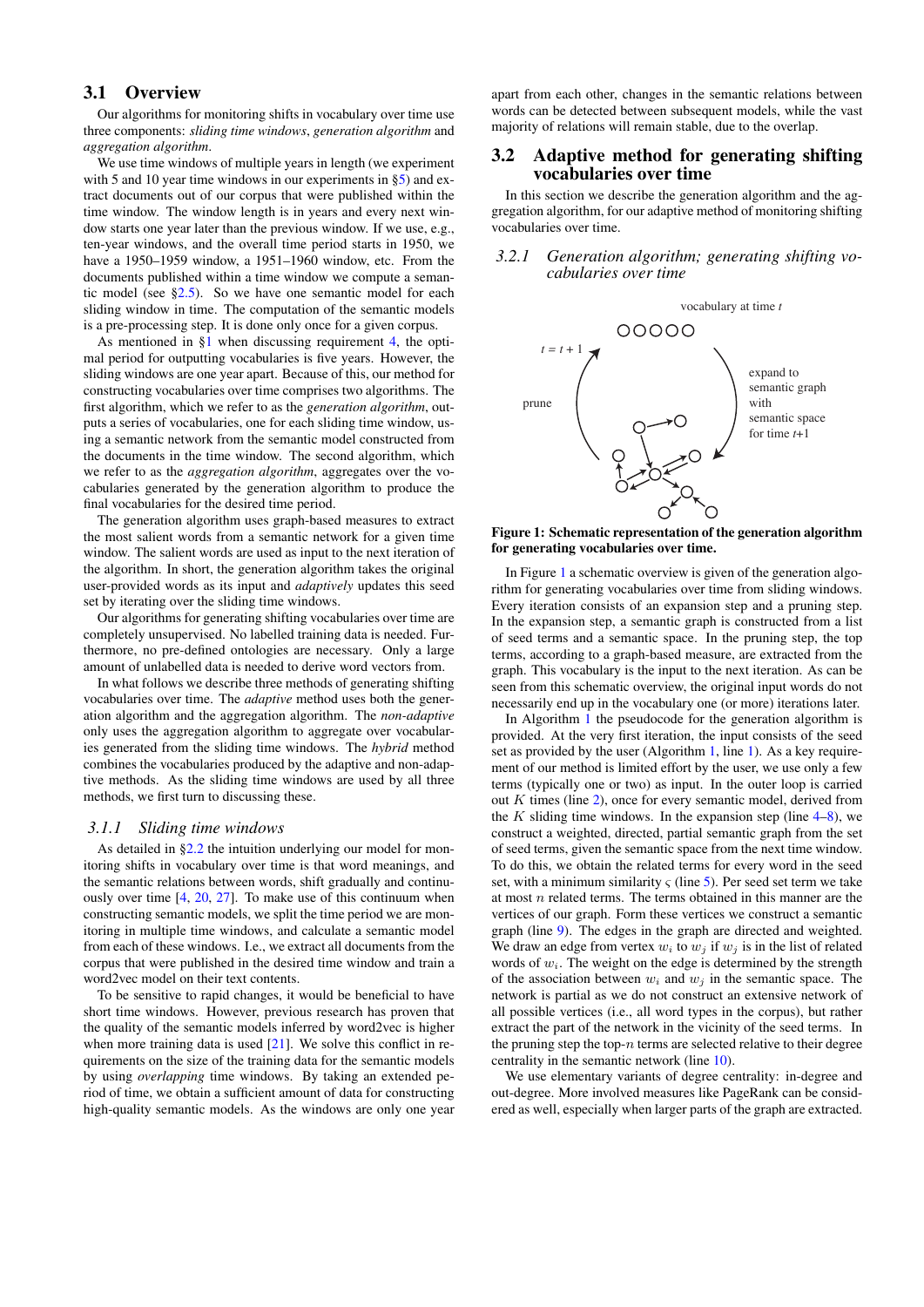<span id="page-4-5"></span><span id="page-4-3"></span><span id="page-4-2"></span><span id="page-4-1"></span>**Required**:  $W = [w_1 \dots w_{|W|}]$ : a set of seed terms **Required:** Series of semantic spaces  $S = [sem_1...sem_K]$ , ordered by time Required:  $\varsigma$ : minimum similarity **Required:** *n*: maximum number of terms to return **Result:** List of vocabularies  $v_1 \dots v_{|K|}$ 1  $v_0 = W$ ; 2 for  $k \leftarrow 1 \dots |K|$  do  $3 \mid$  vertices = [];  $\frac{1}{x}$  expand  $\frac{1}{x}$ 4 foreach  $w \in v_{k-1}$  do 5 **foreach**  $w_{related} \in related\_words(w, sem_k, \varsigma, n)$ do 6 | | vertices = vertices  $\cup w_{related}$ ;  $7 \mid \cdot \cdot \mid$  end <sup>8</sup> end <sup>9</sup> semanticNetwork = drawEdges(vertices);  $/*$  prune  $*/$ 10  $v_k =$  top-*n* nodes from semanticNetwork w.r.t. degree centrality <sup>11</sup> end

<span id="page-4-7"></span><span id="page-4-6"></span><span id="page-4-4"></span><span id="page-4-0"></span>Algorithm 1: Generation algorithm: adaptively generating vocabularies from sliding time windows

e.g. by finding related words of related words, and so on. However, preliminary experiments showed that the relation between the original seed terms and related terms of related terms can quickly become arbitrary. A method relying on such terms would run a considerable risk of topic drift.

We compute four measures of degree centrality: number of inlinks, weighted sum of inlinks, number of outlinks and weighted sum of outlinks. The choice of degree centrality measure is a parameter of our model. We discuss the effect of this parameter on the results of our experiments in [§5.2.](#page-7-0)

*Direction in time.* In this section we describe a forward pass, where we start with the oldest time window and progress towards the future. The same method can be applied the other way around, as would, e.g., be appropriate for the iPod example in [§1.](#page-0-0) In Al-gorithm [1](#page-4-0) this means that we start with  $v_{|K|}$  in line [1,](#page-4-1) range over  $k \leftarrow |K| \dots 1$  in line [2](#page-4-2) and iterate over  $w \in v_{k+1}$  in line [4.](#page-4-3)

#### <span id="page-4-12"></span>*3.2.2 Aggregation algorithm: Producing the final output vocabularies*

For each semantic space, generated from documents in overlapping time windows one year apart, the generation algorithm generates a vocabulary. If we monitor, e.g., a period of four decades, 40 vocabularies are generated, one for every overlapping window. The final output presented to the user, however, should be one vocabulary for every 5 year period, so 8 vocabularies, in the example case. To generate the final output vocabularies, we aggregate over the vocabularies generated by the generation algorithm.

The aggregation step producing the final vocabularies is distinct from the principal underlying method of generating vocabularies for all overlapping time windows. If the final vocabularies should be generated for periods of 4 or 6 years, rather than 5, the output of the generation algorithm could be used unaltered, and only one parameter needs to be changed in the aggregation algorithm.

Algorithm [2](#page-4-8) lists the pseudocode of our method for aggregating over the vocabularies output by Algorithm [1](#page-4-0) to produce the final output vocabularies. The first step in each iteration (line [2\)](#page-4-9) is to se-

<span id="page-4-10"></span><span id="page-4-9"></span>**Required:** List of vocabularies  $V = v_1 \dots v_{|K|}$ **Required:** List of time frames  $T = [\tau_1 \dots \tau_{|T|}]$  for which to output vocabularies Required: *n*: maximum number of terms to return **Result:** List of vocabularies  $v_{\tau_1} \dots v_{|T|}$ 1 for  $t \leftarrow 1 \dots |T|$  do 2  $\mid V' = [v \in V \mid v \text{ relevant to } \tau_t];$ 3  $\int$  foreach  $v \in V'$  do 4 | foreach  $w \in v$  do  $\begin{array}{c|c|c} \text{5} & | & | & score_w += f_{weight}(v, \tau_t) * score_{w,v}; \\ \end{array}$  $6 \mid \cdot \cdot$  end  $7$  end  $v_{\tau_t} =$  top-*n* terms w sorted by score<sub>w</sub>; <sup>9</sup> end

<span id="page-4-11"></span><span id="page-4-8"></span>Algorithm 2: Aggregation algorithm: Aggregating vocabularies output by the generation algorithm to produce the final output vocabularies.

lect a set of vocabularies relevant to the time period at hand  $\tau_t$ . We select all vocabularies constructed from time windows that have an overlap with  $\tau_t$ . This step is needed as the length of the time windows is a parameter of the model and might not be the same as the length of  $\tau_i$ . We can, e.g., use 10-year windows in the generation algorithm, while we output vocabularies for 5-year periods in the final step (i.e. the length of every period  $\tau_t$  is 5).

In the inner loops of Algorithm [2](#page-4-8) we iterate over the words in the selected vocabularies (line  $3-7$ ). We compute a score for all words, which consists of their score in vocabulary  $v$  (their degree centrality, see previous section) weighted by a weight function  $f_{weight}(v, \tau)$  that assigns a weight to a vocabulary v for a time frame  $\tau$ .

*Vocabulary weighting function.* As described above, each vocabulary  $v_{\tau_t}$  is constructed from a semantic space, derived from the texts of documents published in a time window, spanning a number of years. The time window has an overlap with time period  $\tau_t$  that we want to output a vocabulary for. Therefore, a weighting is needed which expresses how much vocabulary  $v$  should contribute to  $v_{\tau_t}$ , the final vocabulary we output for  $\tau_t$ .

The most straightforward way of weighting is to weight all vocabularies equally (i.e., apply no weighting at all). However, the central years in the period the vocabulary is derived from are most likely to best capture its semantics (e.g., if we look at the decade 1970–1979, the documents in the early 1970s might still have echoes of the late sixties, while in the late 1970s, the 1980s might already become apparent; the middle years will define the vocabulary most clearly). We implement this intuition by assuming that the probability of the contribution of years to a vocabulary  $v$  is given by a Gaussian distribution, where the mean of the distribution is the centre of the period, and we assume a standard deviation of 1.0. We model the distribution of the years in  $\tau$  in a similar fashion, where the mean is the central year of  $\tau$ . Given these two distributions we can use the Jensen-Shannon divergence as a proxy for the weight of v with respect to  $\tau$ :

$$
f_{JSD}(v, \tau) = JSD(\mathcal{N}(\mu_v, \sigma_v^2) \parallel \mathcal{N}(\mu_\tau, \sigma_\tau^2)),
$$

where we have  $\sigma_v^2 = \sigma_\tau^2 = 1$ .

We note that simple overlap metrics, like, e.g.. Jaccard distance, do not measure what we want, as a the Jaccard distance between two periods, where one period overlaps completely with the other, is always the same, regardless whether they overlap in the central region of the longer period or not.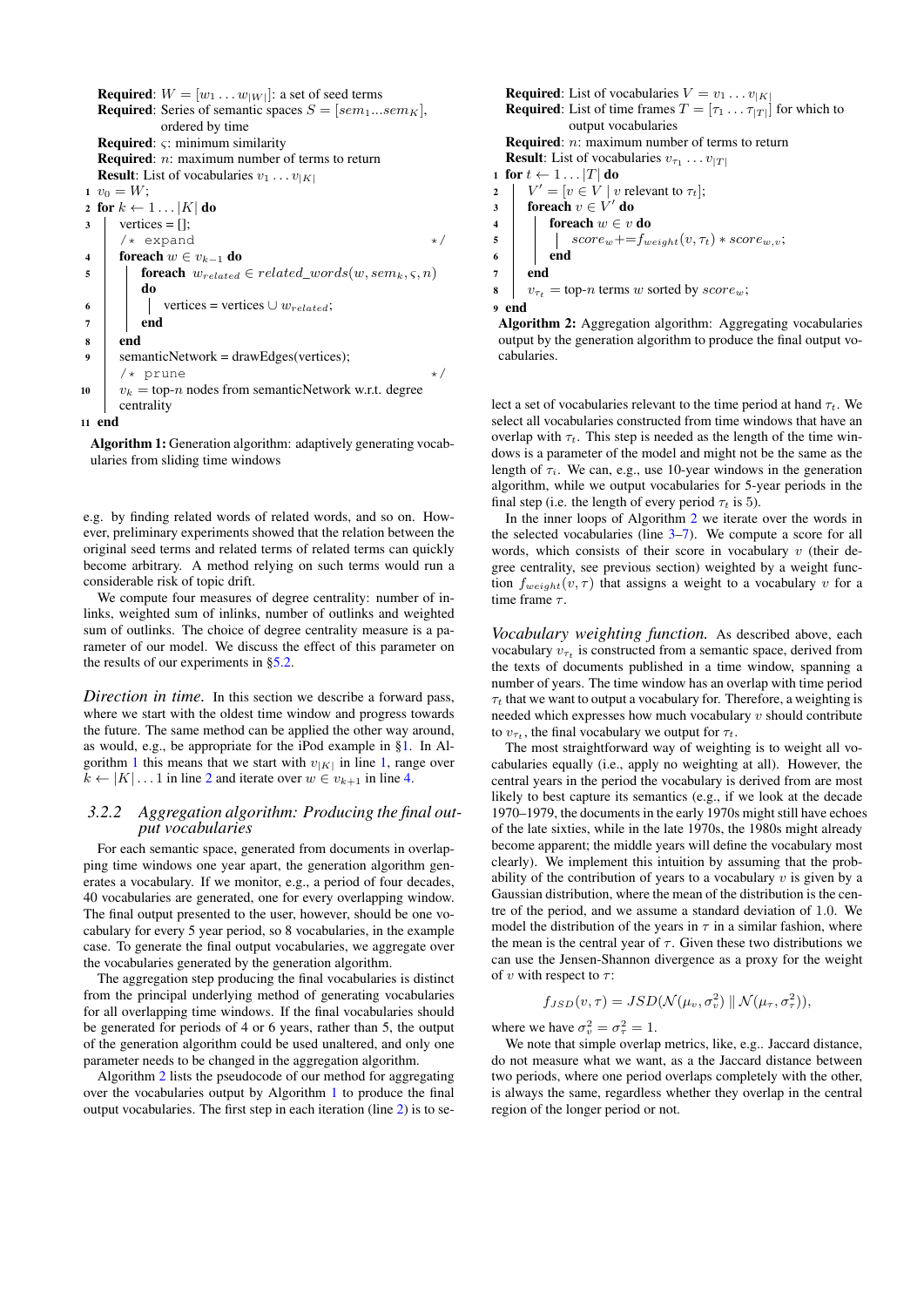# <span id="page-5-4"></span>3.3 Non-adaptive method for generating shifting vocabularies over time

Using the adaptive method for generating vocabularies, it is well possible that none of the words in the original seed set are present after a few iterations. This is a desired effect, but it also introduces the risk of topic drift. I.e., the adaptive algorithm might focus on an aspect of meaning that was not intended by the user, which can cause the vocabularies being generated to drift in the wrong direction. To counter this effect, we also include runs in our experiments where the initial seed set is kept static. That is, we omit Algorithm [1,](#page-4-0) and instead output the n words most related to the words in the original seed set for every sliding time window. To generate the final vocabularies we do employ Algorithm [2.](#page-4-8)

We refer to this method, that follows a static seed set for generating shifting vocabularies over time as *non-adaptive* method.

## 3.4 Hybrid runs

To combine the exploratory effect of the adaptive approach with the more conservative approach of the non-adaptive approach, we combine the runs of both methods of producing shifting vocabularies over time to produce *hybrid* runs. In particular, we replace the least central terms of the vocabularies produced by the nonadaptive method by the top  $i$  vocabulary terms produced by the adaptive method with respect to degree centrality. In [§5](#page-6-0) we report results for different values of i.

## <span id="page-5-0"></span>4. EXPERIMENTAL SETUP

To measure the quality of the different methods of generating vocabularies over time we perform a systematic, intrinsic evaluation. Our research questions are:

- RQ1 Given that we have an exploratory, adaptive approach and a conservative, non-adaptive approach for generating shifting vocabularies over time, can we combine the two in such a way that performance is gained over the components?
- RQ2 How do the parameters of the generation algorithm and the aggregation algorithm affect performance?

The first research question, RQ1, concerns the balance between an exploratory response to change in vocabularies, which introduces the risk of topic drift, and a static, conservative approach, which does not allow for substantial evolution of vocabularies. In [§5.1](#page-6-1) we report on the results for our experiments regarding this question.

The second research question, RQ2, concerns our algorithms for generating vocabularies over time more specifically. As detailed in [§3](#page-2-0) we construct semantic networks to find salient terms in specific time periods. We are interested in evaluating whether, e.g., the weighting of edges is beneficial or not, or whether selecting nodes based on in-degree yields better results than using out-degree.

We analyse the performance regarding all parameters of our algorithms of generating shifting vocabularies over time in [§5.2.](#page-7-0) In the remainder of this section we detail the aspects of our experimental setup.

# <span id="page-5-5"></span>4.1 Ground truth data

The natural ground truth data for our task of monitoring shifting vocabularies over time are the shifting vocabularies themselves. We make use of human annotators to obtain this ground truth data. The annotators' task is, given all unique words occurring in a corpus of timestamped documents, to indicate which words are relevant to a particular topic of interest in a certain time period. As it is not feasible for annotators to judge all word types in a corpus, we



<span id="page-5-3"></span>Figure 2: Number of tokens per year

employ a pooling approach, which we detail below. Below, we also provide the characteristics of the seed terms.

Given a small number of seed terms, and a short text describing the underlying information need, the annotators were asked to judge terms per period on a 3 point scale: *irrelevant*, *related* and *perfect*. The *related* category is used for borderline cases in which a result is not completely off the mark, but is not exactly right either.

There were 6 annotators in total, all of whom are academic historians, well-acquainted with both the corpus and the evaluation time period. None of the authors took part in the annotation effort.

Following, e.g., [\[11\]](#page-9-0) we use the pairwise Pearson correlation to determine inter-annotator agreement. The Pearson correlation coefficient is .555 with a p-value  $< 10^{-5}$ . It shows that the judgements are highly correlated between annotators and that the averaged judgements can reliably be used to evaluate our experiments.

The sets of seed terms and the ground truth annotations are publicly available. The material can be downloaded from [http://](http://ilps.science.uva.nl/resources/shifts) [ilps.science.uva.nl/resources/shifts](http://ilps.science.uva.nl/resources/shifts).

*Pooling.* We produce output using each of the methods for generating vocabularies over time that we consider, and all combinations of parameters. We pool these results, similar to how the runs of IR systems are pooled in a classical TREC-style evaluation [\[26\]](#page-9-27). In our setting, however, the unit of retrieval is a word for a given time period, rather than a document. Annotators are presented with the aggregated results of all runs combined.

*Corpus.* Our corpus is a collection of Dutch newspapers, digi-tised by the Royal Library of the Netherlands.<sup>[2](#page-5-1)</sup> We use four decades, 1950 up until 1990, as our evaluation period as this period is long enough for interesting changes to occur and modern enough for the OCR quality to be reasonable.

The corpus contains 26 614 346 documents (newspaper articles) in the four decades we consider. Together, they comprise 1 940 841 unique words and 2 141 992 571 tokens. Figure [2](#page-5-3) gives an overview of the numbers of tokens per year. As can be observed from this figure, the tokens are not evenly distributed across the years, but there is no bias towards either modern or historical documents. We used the Python NLTK Punkt Sentence Tokenizer [\[5\]](#page-9-28) and remove additional unicode non-word characters.

*Seed terms.* There are 21 sets of seed terms in our experiments, which are provided by Dutch historians, who are familiar with the corpus and the time period selected. The terms are inspired by their own, real-life, research questions and by observations they

<span id="page-5-1"></span><sup>2</sup>The full newspaper corpus, and more, can be queried at [http:](http://www.delpher.nl) ww.delpher.n

<span id="page-5-2"></span><sup>&</sup>lt;sup>3</sup>No official numbers concerning the OCR quality throughout this corpus are available. Anecdotal evidence suggests though that modern material is of higher quality.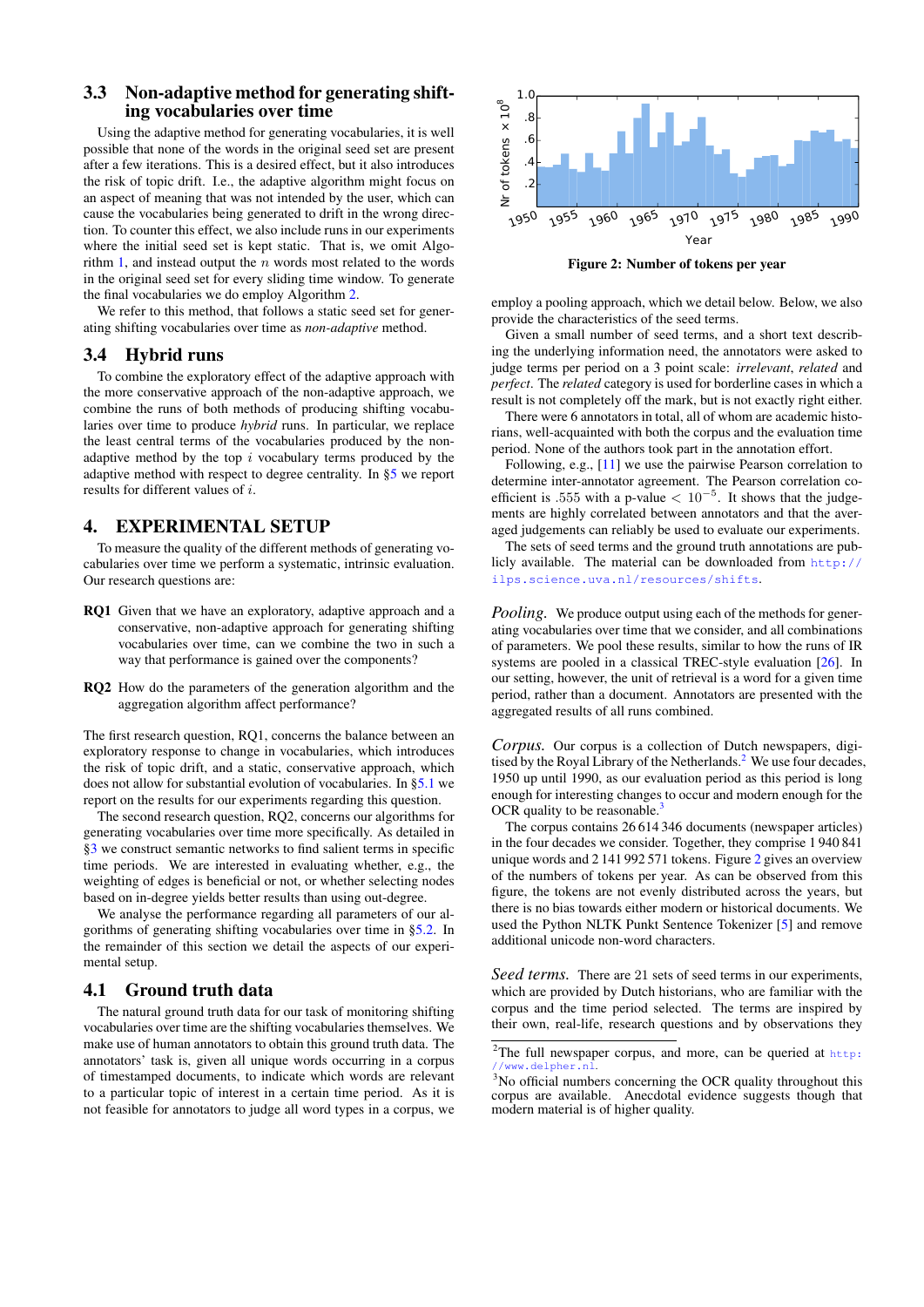#### <span id="page-6-2"></span>Table 1: Overview of the Dutch seed set words

| Seed words                                              | English explanation                         | Direction        |
|---------------------------------------------------------|---------------------------------------------|------------------|
| cd, compactdisc                                         | ed, compact disc                            | backwards        |
| computer                                                | computer                                    | backwards        |
| doping                                                  | drugs (sports-related)                      | backwards        |
| efficiency, efficiëntie                                 | efficiency                                  | <b>backwards</b> |
| gastarbeider, gastarbeiders,<br>immigranten             | immigrants                                  | backwards        |
| geboortebeperking,<br>geboorteregeling                  | birth control                               | forwards         |
| holocaust                                               | holocaust                                   | <b>backwards</b> |
| internet                                                | internet                                    | backwards        |
| jodenvervolging, deportatie,<br>deportaties             | persecution of Jews<br>(in<br><b>WWII</b> ) | forwards         |
| marxisme                                                | marxism                                     | forwards         |
| multinational                                           | multinational                               | backwards        |
| neger, negers, negerin,<br>kleurling                    | negro, coloured people                      | forwards         |
| quiz                                                    | quiz                                        | backwards        |
| supermarkt                                              | supermarket                                 | backwards        |
| waterstofbom, atoombommen<br>waterstofbommen, atoombom  | hydrogen bomb                               | forwards         |
| zelfbedieningswinkel,<br>zelfbedieningszaak, kruidenier | self-service shop                           | forwards         |
| amsterdam, rotterdam, utrecht                           | large Dutch cities                          | forwards         |
| boek, boeken, boekje                                    | books                                       | forwards         |
| koe, koeien                                             | cows                                        | forwards         |
| mozart, beethoven, brahms                               | classical composers                         | forwards         |
| viool, violen                                           | classical instruments                       | forwards         |

made from the corpus. As discussed in [§3,](#page-2-0) an algorithm for generating vocabularies over time can run either forwards or backwards in time. It was left up to the historians to decide on the most natural direction in time, per set of seed terms. In Table [1](#page-6-2) we present an overview of the seed sets, together with the direction in time. The bottom 5 rows in Table [1](#page-6-2) list 5, so-called, a-historical seed sets. The concepts denoted by these seed sets are assumed, by the historians, to stay relatively stable over the entire evaluation period. We include the a-historical seed sets for two reasons. Firstly, we want to avoid a bias in the test set towards changing concepts, i.e., we do not want the test set to only consist of examples of which it is apparent that they evolve over time, as this would put the nonadaptive methods at an unfair disadvantage. Secondly, we want to check for over-generating, by which we mean, in this context, generating changing vocabularies while there is in fact no change. A method that is too exploratory might always find new terms and might show evolving list of words erroneously. To be able to measure such behaviour, we add the a-historical seed term sets.

On average the seed term lists are 2.1 words in length. The ground truth vocabularies (i.e. the list of relevant words per time period) are 9.32 words in length on average.

# 4.2 Evaluation

Our algorithms for generating shifting vocabularies over time produce ranked lists of words. The Cranfield-style evaluation setting allows us to use traditional IR evaluation metrics suitable for evaluating ranked lists, NDCG and MAP, in addition to the standard  $F_1$  metric.

## 4.3 Parameters and settings

For the generation algorithm, we use 5-year and 10-year sliding time windows to compute semantical spaces from. Preliminary experiments showed that values between .6 and .7 are reasonable values for  $\varsigma$ . Hence we experiment with  $\varsigma \in [0.6, 0.65, 0.7]$ . For degree centrality we use 4 variants, as described in [§3.2.1:](#page-3-1) sum of inlinks, weighted sum of inlinks, sum of outlinks, weighted sum of outlinks.

The aggregation algorithm has only one parameter: the vocabulary weighting function. We experiment with a uniform weighting function (i.e., no weighting), and the JSD-weighting function, described in [§3.2.2.](#page-4-12)

As discussed in [§2.5](#page-2-1) we use word2vec [\[21\]](#page-9-23) to generate word vectors for every time window. We employ default settings; Skipgram architecture, with hierarchical softmax and no negative sampling, vector dimensionality of 300, window size of 5, and minimum word frequency of 5.

In all experiments, the vocabulary size  $n$  is set to 10.

#### 4.4 Baseline

As noted in [§2,](#page-1-3) the work described in [\[13,](#page-9-2) [14\]](#page-9-3) is related to our present setting. Following this work, we construct our baseline by using a time slice approach. However, we use neural network language models to construct semantic models to derive semantic proximity from, rather than co-occurrence measures as in [\[13,](#page-9-2) [14\]](#page-9-3), as the computation of a full co-occur-rence matrix on the corpus used in our experiments is intractable, due to its size. For every time window  $\tau_t$  our baseline methods outputs the top-n most related words derived from a semantic model trained on the documents published in time window  $\tau_t$ .

## <span id="page-6-0"></span>5. RESULTS AND ANALYSIS

We begin by answering our research questions and proceed by contrasting the adaptive approach and the non-adaptive approach, described in [§3.2](#page-3-2) and [§3.3,](#page-5-4) respectively.

# <span id="page-6-1"></span>5.1 Hybrid vs. Non-hybrid approaches

To answer RQ1 we conduct experiments with all methods de-scribed above and all parameter settings. Table [2](#page-6-3) contains an overview of the results yielded by the best parameter setting.[4](#page-6-4)

<span id="page-6-3"></span>Table 2: Results for JSD weighting with 10-year periods,  $\varsigma =$ .65, in-degree over weighted edges. Statistically significant differences from the baseline, measured with a two-tailed paired t-test, is marked for  $p < .02^\dagger$  and  $p < 10^{-6\ddagger}$ 

| Method           | $F_1$             | р                 | r                  | <b>NDCG</b>       | <b>MAP</b>        |
|------------------|-------------------|-------------------|--------------------|-------------------|-------------------|
| hybrid $(i = 1)$ | $.384^{\ddagger}$ | $.537^{\ddagger}$ | .406 <sup>‡</sup>  | .646 <sup>‡</sup> | $.343^{\ddagger}$ |
| hybrid $(i = 2)$ | $.391^{\ddagger}$ | $.544^{\ddagger}$ | $.414^{\ddagger}$  | .650 <sup>‡</sup> | $.346^{\ddagger}$ |
| hybrid $(i = 3)$ | $.392^{\ddagger}$ | $.548^{\ddagger}$ | $.411^{\ddagger}$  | $.653^{\ddagger}$ | $.345^{\ddagger}$ |
| hybrid $(i = 4)$ | $.389^{\ddagger}$ | $.545^{\ddagger}$ | $.405^{\ddagger}$  | $.651^{\ddagger}$ | $.343^{\ddagger}$ |
| hybrid $(i = 5)$ | $.385^{\ddagger}$ | $.541^{\ddagger}$ | $0.399^{\ddagger}$ | $.649^{\ddagger}$ | .339 <sup>†</sup> |
| adaptive         | .344              | $.551^{\ddagger}$ | .298               | $.514^{\dagger}$  | .237 $^\dagger$   |
| non-adaptive     | $.367^{\ddagger}$ | $.521^{\ddagger}$ | $.389^{\ddagger}$  | $0.630^{1}$       | $.332^{\ddagger}$ |
| baseline         | .303              | .450              | .296               | .554              | .266              |

The key observation from Table [2](#page-6-3) is that the hybrid approach outperforms both the baseline, and the adaptive method and nonadaptive method separately, on all metrics, regardless of the value of i. It is important to note that the parameter setting reported in Table [2](#page-6-3) consistently yields the highest results on all metrics for the hybrid method, regardless of the value of i.

#### *5.1.1 Adaptive vs. non-adaptive*

The non-adaptive method outperforms the baseline by itself. The adaptive method only does so in terms of  $F_1$ . As is clear from Table [2,](#page-6-3) though, the adaptive method can add valuable information

<span id="page-6-4"></span><sup>&</sup>lt;sup>4</sup>Note that due to macro-averaging, the macro- $F_1$  scores can and do end up lower than the individual macro-precision and macro-recall scores.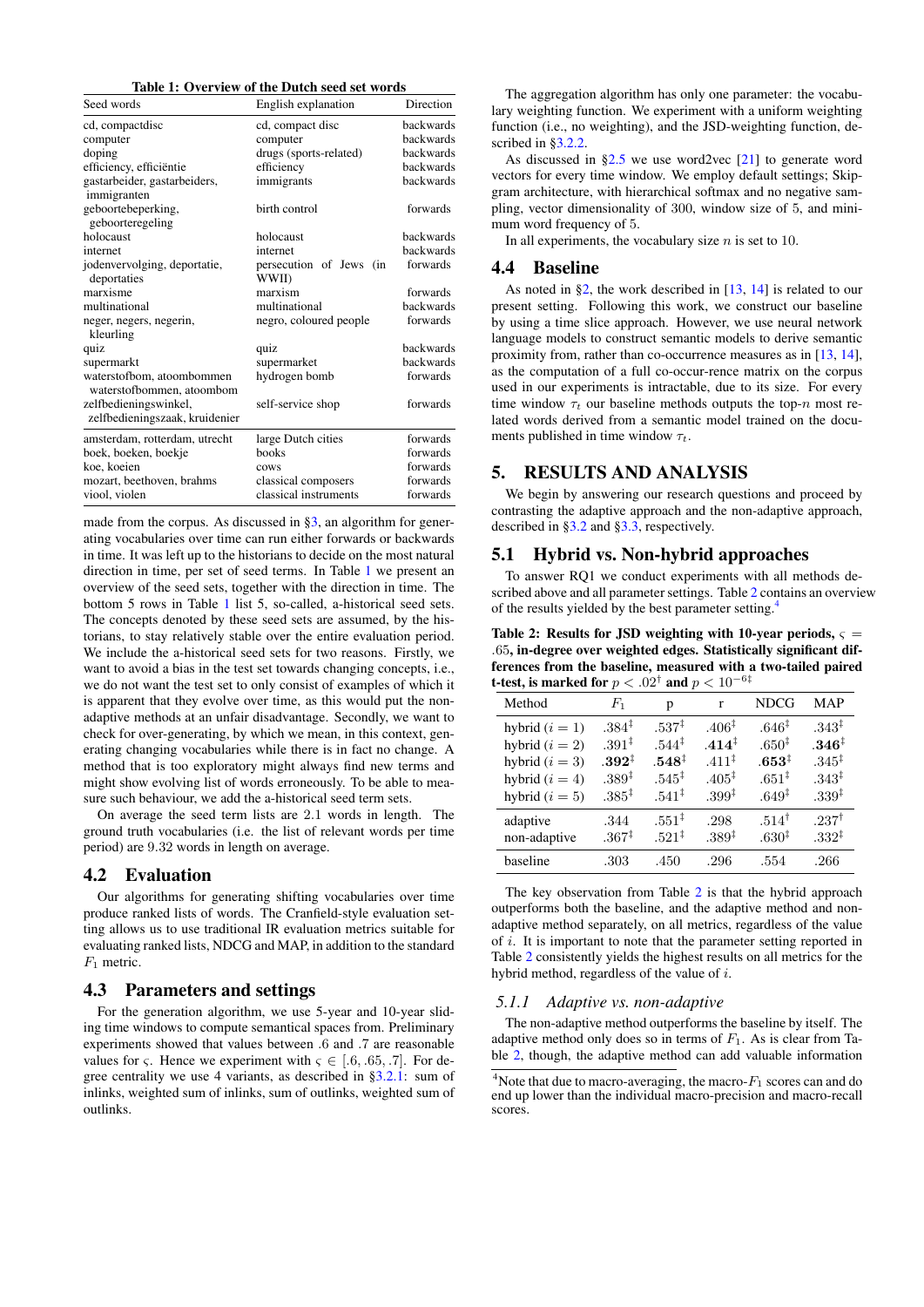

<span id="page-7-1"></span>Figure 3: Comparison of results between the adaptive and nonadaptive run for the seed words "cd, compact disc." Direction is backwards in time.

to the non-adaptive method. In this section we present a number of examples to illustrate the difference between the two. To highlight the difference, we only show examples of the non-hybrid runs in this section. These runs contributed to the results in the rows labeled 'adaptive' and 'non-adaptive' in Table [2.](#page-6-3)

In Figure [3](#page-7-1) the results are displayed for the non-adaptive run and the adaptive run for the seed words "cd, compactdisc." The direction for this example is backward, i.e., we start with the seed words in the 1990–1994 period and go backward in time.

As we can clearly see from the figure, the performance of the non-adaptive run quickly degrades over time (recall that we are going backward in time). Interestingly, the adaptive run, after a glitch in the 1970–1974 period, manages to pick up to get decent performance again for the time periods in the 1950s and 1960s. This indicates that the network approach, in which a network of related terms is promoted, can be beneficial.



<span id="page-7-2"></span>Figure 4: Comparison of results between the adaptive and nonadaptive run for the seed word "holocaust." Direction is backward in time.

We see a similar pattern in the results for the seed word "holocaust" in Figure [4.](#page-7-2) Again, we are going backward in time for this example. The performance of the non-adaptive run steadily degrades as we go back in time. This can be explained by the fact that the word "holocaust" barely occurs in the corpus prior to 1978.<sup>[5](#page-7-3)</sup> The term was introduced in Dutch discourse by an American television series by that name. Initially, the term was used primarily to refer to the series, but gradually it became a more general term that now means the same as it does in English.

In Figure [5](#page-7-4) the results are displayed for the seed word "multinational." The word "multinational" rarely occurs in the 1950s and



<span id="page-7-4"></span>Figure 5: Comparison of results between the adaptive and nonadaptive run for the seed word "multinational." Direction is backward in time.

19[6](#page-7-5)0s in the Dutch digitised newspapers.<sup>6</sup> This is clearly reflected in Figure [5](#page-7-4) and both the adaptive and the non-adaptive method suffer from this. Close inspection of the documents in which the word does occur in this period reveal that it is used in a political context (where it means international) rather than in a business context as later on. Importantly, the adaptive run is able to recover its drop in performance, while the non-adaptive run is unable to do so, and keeps getting zero performance.

The examples in this section clearly show the limitations of nonadaptive approach that simply follows a static set of words and the words related to them over time. If the words in the seed set simply do not exist in the period of interest (as in the "cd" example), change in meaning (the "multinational" example), or are not used throughout the entire period of interest (the "holocaust" example), a static approach can only fail.

#### *5.1.2 Overgeneration*

As discussed in [§4.1](#page-5-5) the evaluation set contains 5 a-historical seed term sets to check for overgenerating. In Table [3](#page-7-6) we display the results on the a-historical subset of the ground truth seed sets, based on the same parameter settings used for Table [2.](#page-6-3)

Table 3: Results for adaptive and non-adaptive method on ahistorical seed sets only

<span id="page-7-6"></span>

| Method       | $F_{1}$ | NDCG | MAP  |
|--------------|---------|------|------|
| adaptive     | .395    | .849 | .254 |
| non-adaptive | .387    | .872 | .254 |

As we can observe from Table [3](#page-7-6) the results between the adaptive and non-adaptive runs are comparable. None of the differences is statistically significant for  $\alpha = .05$  for a two-tailed paired ttest. We conclude from these results that our adaptive method for generating shifting vocabularies over time does not overgenerate. That is, if no changes occur in a vocabulary concerning a particular topic, none are in fact picked up by the adaptive method.

## <span id="page-7-0"></span>5.2 Parameter analysis

To answer research question RQ2 we analyse the effect of the parameters of the generation algorithm and the aggregation algorithm. For the generation algorithm the parameters are the length of the sliding time window, minimal semantic distance  $\varsigma$  and the method of computing degree centrality. For the aggregation algorithm we have one parameter, the vocabulary weighting function.

<span id="page-7-3"></span><sup>5</sup> See: <http://kbkranten.politicalmashup.nl/#q/holocaust>

<span id="page-7-5"></span> $6$ See: [http://kbkranten.politicalmashup.nl/#q/](http://kbkranten.politicalmashup.nl/#q/multinational) [multinational](http://kbkranten.politicalmashup.nl/#q/multinational)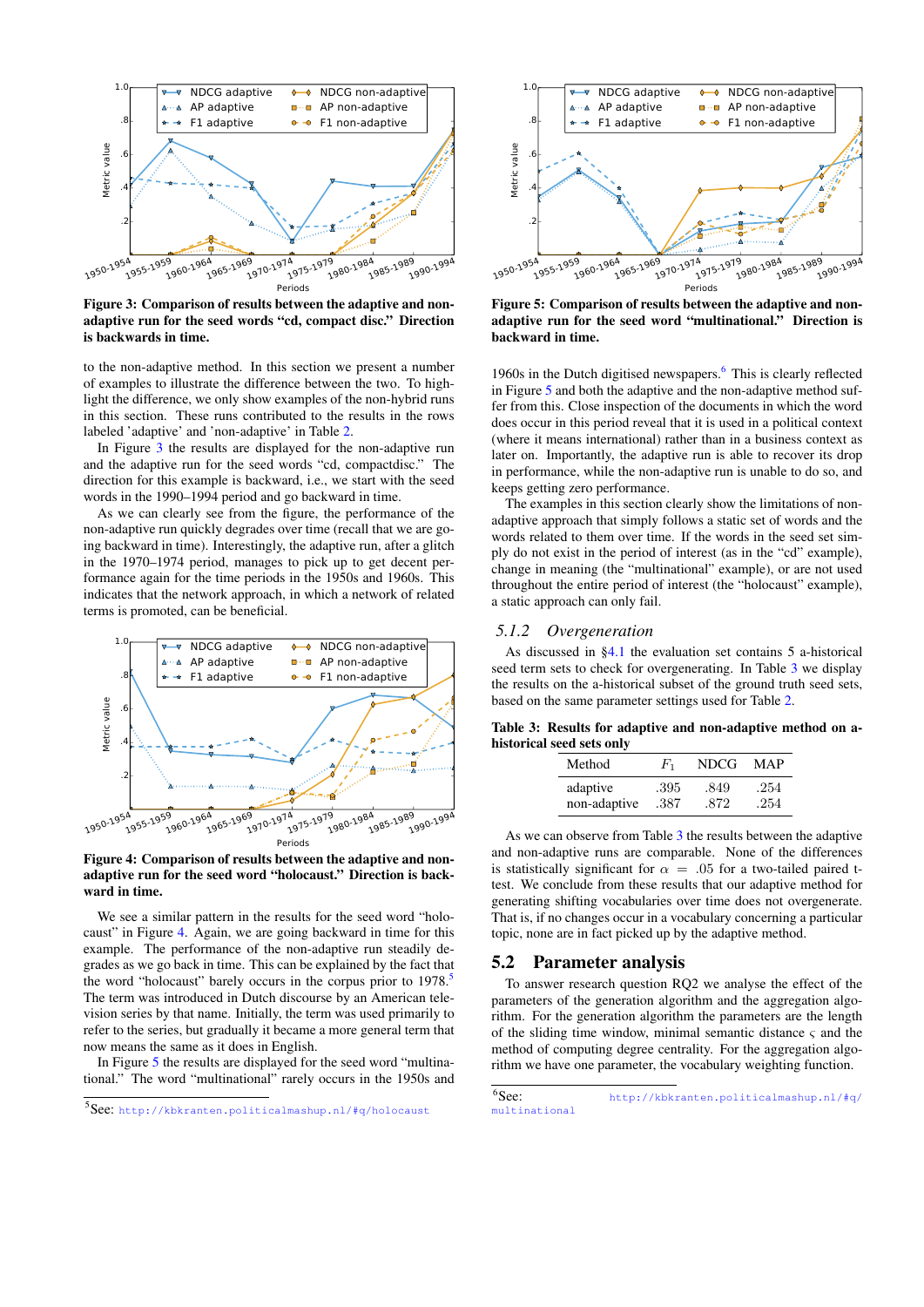

<span id="page-8-0"></span>Figure 6: Comparison of results per metric, grouped by time window length. (Best viewed in color.)

*Length of sliding time windows.* The length of the sliding time windows affects both the adaptive method and the nonadaptive method. In Figure [6](#page-8-0) performance of all runs — adaptive, non-adaptive and hybrid, all parameter settings — is plotted, grouped by window length. As is clear from the figure, using 10 year sliding windows yields better results in a vast majority of cases, for all metrics. In Table [4](#page-8-1) the t-statistics and p-values are listed per metric for a paired t-test between the results per window length (the results are paired per parameter setting).

<span id="page-8-1"></span>Table 4: Results of two-tailed paired t-test between the performance of all results per window length, paired by parameter setting

| Metric | t-statistic | p-value                |
|--------|-------------|------------------------|
| NDCG   | $-20.8$     | $5.34 \times 10^{-19}$ |
| MAP    | $-24.0$     | $1.08 \times 10^{-20}$ |
| $F_1$  | $-19.6$     | $2.73 \times 10^{-18}$ |

From these findings we conclude that using a longer time window to train a semantic model yields better performance for our current task, which supports the claim made in [\[21\]](#page-9-23) that more training data yields better semantic models. Do note, though, that, due to the adaptive nature of our task, we can not use arbitrarily long time windows, as the changes in meaning and vocabulary we are interested in might go unnoticed that way.

*Minimum distance.* As discussed in  $\S$ 3.2.1 the  $\varsigma$  parameter controls which related words are taken into account for constructing semantic networks. In Table [5](#page-8-2) the results across different levels of ς are displayed for all methods of generating shifting vocabular-

<span id="page-8-2"></span>Table 5: Top results for different settings of minimum similarity  $\varsigma$ , all other settings as in Table [2](#page-6-3)

| Method           | $\varsigma$ | $F_1$ | p    | r    | NDCG | <b>MAP</b> |
|------------------|-------------|-------|------|------|------|------------|
| hybrid $(i = 1)$ | .7          | .367  | .521 | .389 | .630 | .332       |
|                  | $.6\,$      | .376  | .530 | .398 | .637 | .338       |
| hybrid $(i = 2)$ | .7          | .368  | .523 | .385 | .630 | .332       |
|                  | .6          | .378  | .534 | .395 | .636 | .338       |
| hybrid $(i = 3)$ | .7          | .372  | .530 | .388 | .634 | .335       |
|                  | .6          | .370  | .526 | .385 | .632 | .332       |
| hybrid $(i = 4)$ | .7          | .370  | .529 | .381 | .632 | .333       |
|                  | .6          | .365  | .521 | .376 | .627 | .329       |
| hybrid $(i = 5)$ | .7          | .366  | .525 | .372 | .628 | .331       |
|                  | .6          | .358  | .515 | .365 | .622 | .323       |
| adaptive         | .7          | .316  | .678 | .241 | .485 | .220       |
|                  | .6          | .292  | .442 | .273 | .442 | .206       |

ies over time, that use the generation algorithm (the non-adaptive method only uses the aggregation algorithm). The results are consistently lower than the results in Table [2,](#page-6-3) regardless of the method. This clearly indicates that a value of  $\varsigma = .65$  is to be preferred for all methods, adaptive, non-adaptive or hybrid.

*Degree centrality.* Regarding the different ways of calculating degree centrality we observe a very consistent pattern: choosing indegree always yields better results than choosing out-degree. The best performance with out-degree, in terms of  $F_1$ , other settings as in Table [2](#page-6-3) is yielded by the hybrid method, with  $i = 1$ . It yields an  $F_1$  of .370, NDCG of .632 and MAP of .333, all of which is lower than the scores of the best performing hybrid runs.

Putting weights on the edges consistently leads to performance superior to unweighted edges. The best performance, in terms of  $F_1$ , without weighted edges, and other settings as in Table [2](#page-6-3) is yielded by the hybrid method with  $i = 1$ , which yields an  $F_1$  of .369, NDCG of .632 and MAP of .333.

*Vocabulary weighting function.* In case of the non-adaptive method, not weighting the vocabularies leads to a small increase in performance:  $F_1$  .368, NDCG .632 and MAP .333, regardless of the value for minimum similarity  $\varsigma$ . These differences, however, are not statistically significant for  $\alpha = .5$  for a two-tailed paired t-test. Furthermore, for the hybrid method, applying weighting for generating vocabularies over time nearly always yields better results when  $i > 1$ . These findings suggest that weighting of vocabularies is beneficial for generating shifting vocabularies over time.

#### 5.3 Error analysis

In 9 cases of the 21, merging adaptive and non-adaptive runs for the hybrid runs led to performance that was less than the best performing of the two. In this section we will discuss three such examples. Typically, the decrease in performance was small  $(-1\%)$ .

<span id="page-8-4"></span>Table 6: Results of the hybrid run  $(i = 3)$  for seed set "marxism," for the last time period (the direction in time is forward). Words occurring in the ground truth set are marked with a \*.

| Period    | Vocabulary <sup>'</sup>                                                                                                                                                        |
|-----------|--------------------------------------------------------------------------------------------------------------------------------------------------------------------------------|
| 1990–1994 | communism*, marxism*, capitalism, human-<br>ism, christianity, socialism <sup>*</sup> , imperialism, athe-<br>ism, militarism <i>(in two different spelling vari-</i><br>ants) |

Table [6](#page-8-4) shows the vocabulary output for the hybrid run ( $i = 3$ ) with seed set "marxism" for the 1990–1994 period. The direction is forward in time. This means that we start with the concept of marxism in 1950 and follow it as time progresses. As we can see from the results, the adaptive run has picked up on related terms and has become too general (the concepts, though they are related, are mainstream socio-economical movements, ideologies and isms). Much more on-topic words, like, e.g., "leninism" and "stalinism," which were used in the late 1990s in the newspaper corpus are picked up by the non-adaptive run.

We see a different pattern for the run with the seed set "hydrogen bomb" in Table [7.](#page-9-29) Here, the adaptive run nearly loses track of the nuclear weapons completely, and rather focusses on missiles.<sup>[8](#page-8-5)</sup>

The examples in this section show that the adaptive method for monitoring shifting vocabularies over time can be susceptible to

<span id="page-8-3"></span> $7$ The original words are in Dutch, translations by the authors

<span id="page-8-5"></span><sup>&</sup>lt;sup>8</sup>The term "atomic warheads" was not annotated as correct, even though it means the same as "nuclear warhead," because it was hardly ever used, while "nuclear warhead" was used abundantly.